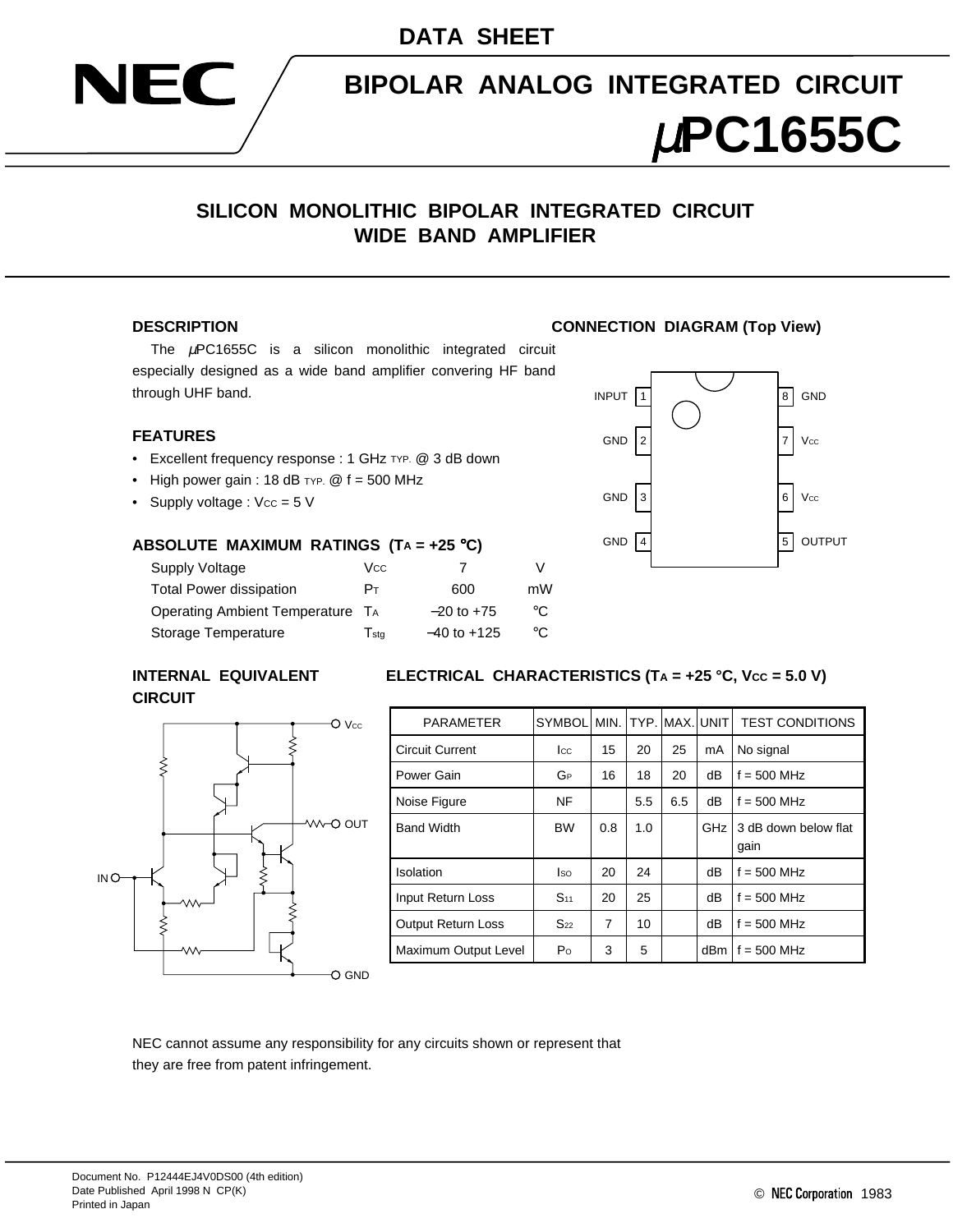#### **TYPICAL CHARACTERISTICS (TA = +25** °**C)**



INPUT POWER vs. OUTPUT POWER



INPUT AND OUTPUT RETURN LOSS vs. FREQUENCY



For application circuits, please refer to User's manual of  $\mu$ PC1655C. (Document No. P11438E)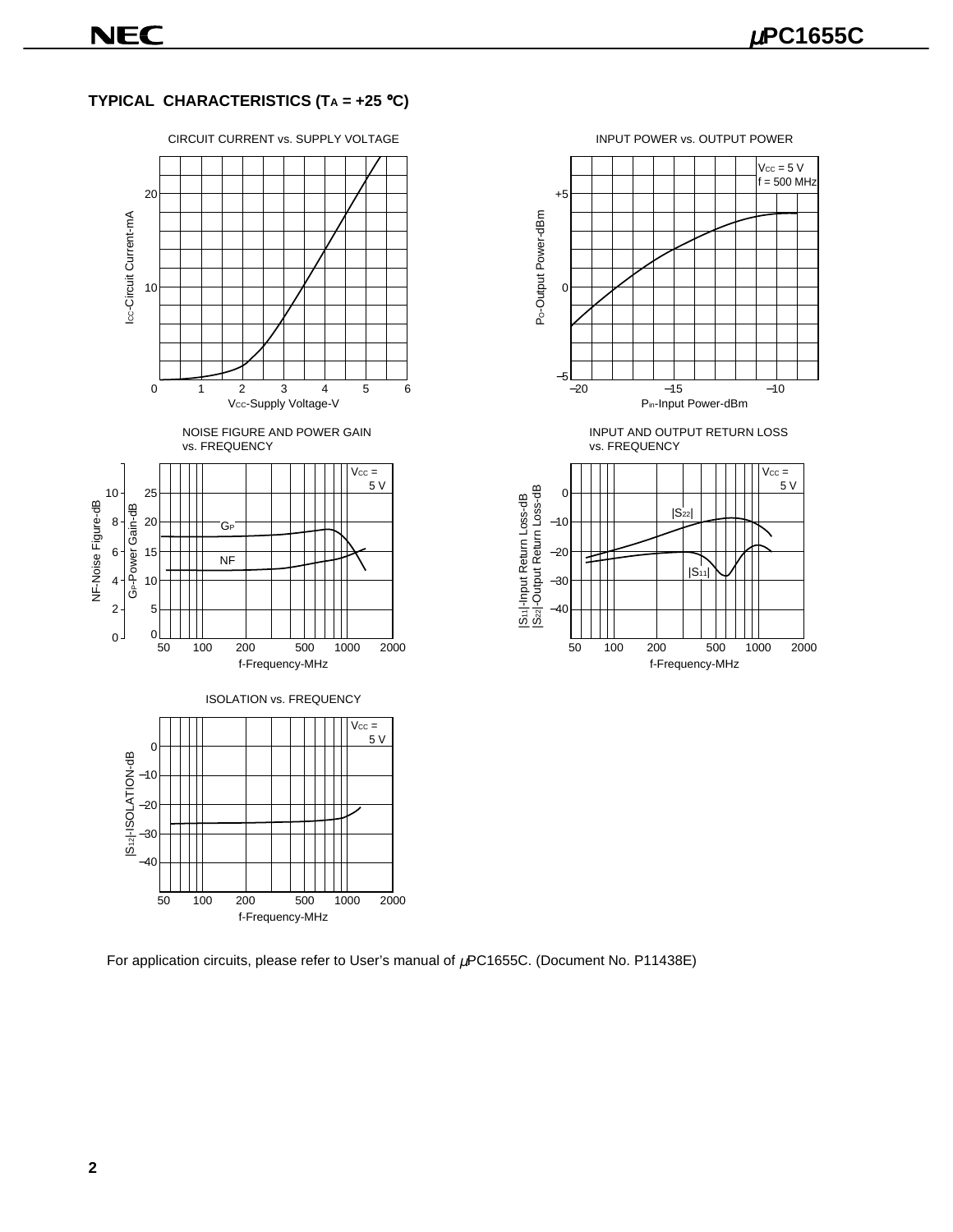## **8PIN PLASTIC DIP (300 mil)**





- 1) Each lead centerline is located within 0.25 mm (0.01 inch) of its true position (T.P.) at maximum material condition.
- 2) ltem "K" to center of leads when formed parallel.

| <b>NOTES</b>                                         |                                                                                                                             | <b>ITEM</b> | <b>MILLIMETERS</b>     | <b>INCHES</b>             |
|------------------------------------------------------|-----------------------------------------------------------------------------------------------------------------------------|-------------|------------------------|---------------------------|
|                                                      | 1) Each lead centerline is located within 0.25 mm (0.01 inch) of<br>its true position (T.P.) at maximum material condition. | A           | 10.16 MAX.             | $0.400$ MAX.              |
|                                                      |                                                                                                                             | B           | 1.27 MAX.              | $0.050$ MAX.              |
|                                                      |                                                                                                                             | C           | $2.54$ (T.P.)          | $0.100$ (T.P.)            |
| 2) Item "K" to center of leads when formed parallel. |                                                                                                                             | D           | $0.50 \pm 0.10$        | $0.020^{+0.004}_{-0.005}$ |
|                                                      |                                                                                                                             | F           | 1.4 MIN.               | 0.055 MIN.                |
|                                                      |                                                                                                                             | G           | $3.2 \pm 0.3$          | $0.126 \pm 0.012$         |
|                                                      |                                                                                                                             | H           | $0.51$ MIN.            | $0.020$ MIN.              |
|                                                      |                                                                                                                             |             | 4.31 MAX.              | 0.170 MAX.                |
|                                                      |                                                                                                                             |             | 5.08 MAX.              | 0.200 MAX.                |
|                                                      |                                                                                                                             | K           | $7.62$ (T.P.)          | $0.300$ (T.P.)            |
|                                                      |                                                                                                                             |             | 6.4                    | 0.252                     |
|                                                      |                                                                                                                             | M           | $0.25_{-0.05}^{+0.10}$ | $0.010^{+0.004}_{-0.003}$ |
|                                                      |                                                                                                                             | N           | 0.25                   | 0.01                      |
|                                                      |                                                                                                                             | P           | 0.9 MIN.               | 0.035 MIN.                |
|                                                      |                                                                                                                             | R.          | $0-15^\circ$           | $0-15^\circ$              |
|                                                      |                                                                                                                             |             |                        |                           |

**P8C-100-300B,C-1**